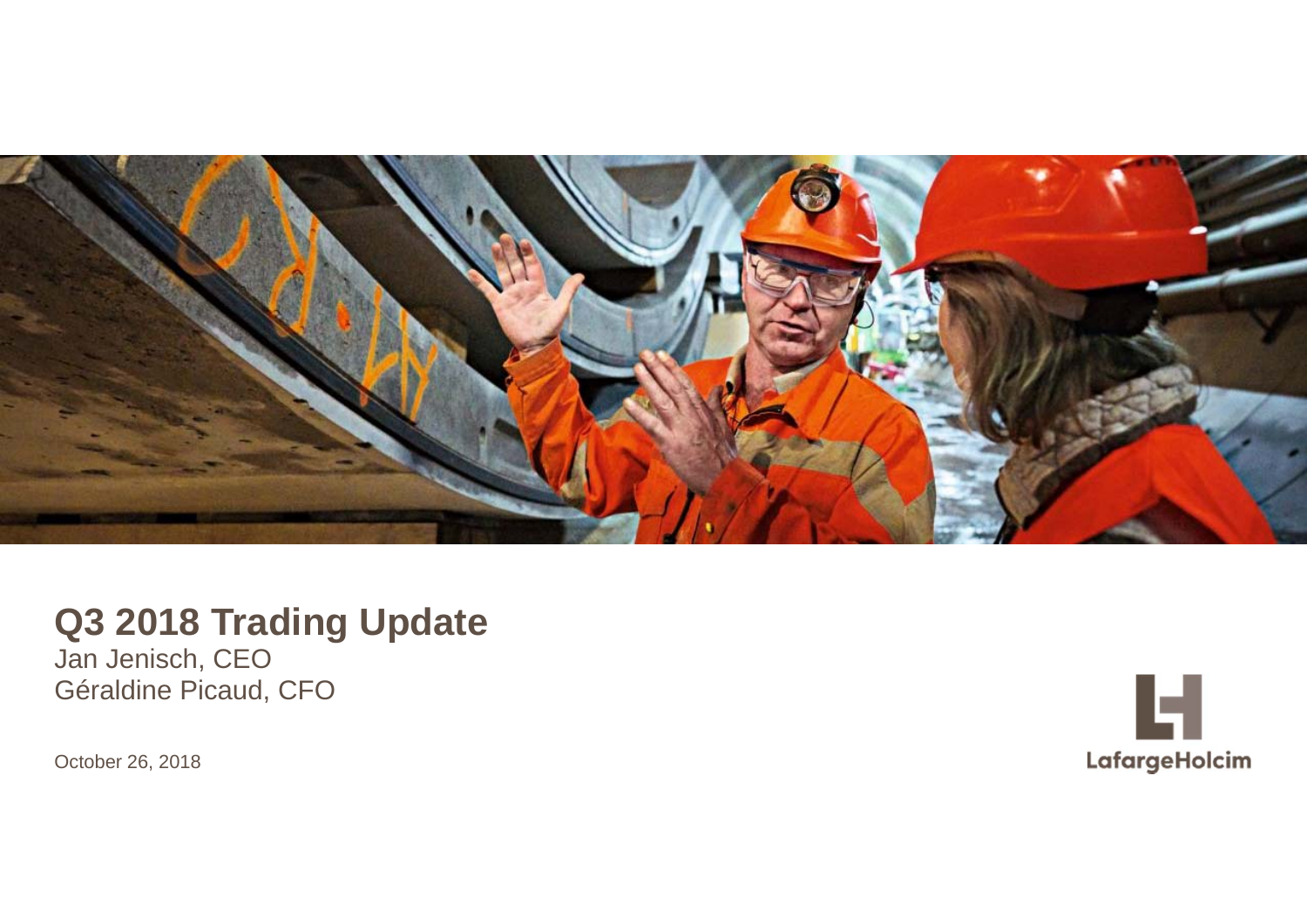## **Q3 2018 highlights**

- › Accelerated growth momentum with Net Sales up 5.8% LFL
- ›All four business segments contributing
- ›Over-proportional increase in Recurring EBITDA of 8.1% LFL
- › Stabilization in Middle East Africa in August and September
- › SG&A cost savings program delivering results ahead of target
- ›Execution of Strategy 2022 at full speed
- › Momentum expected to continue in Q4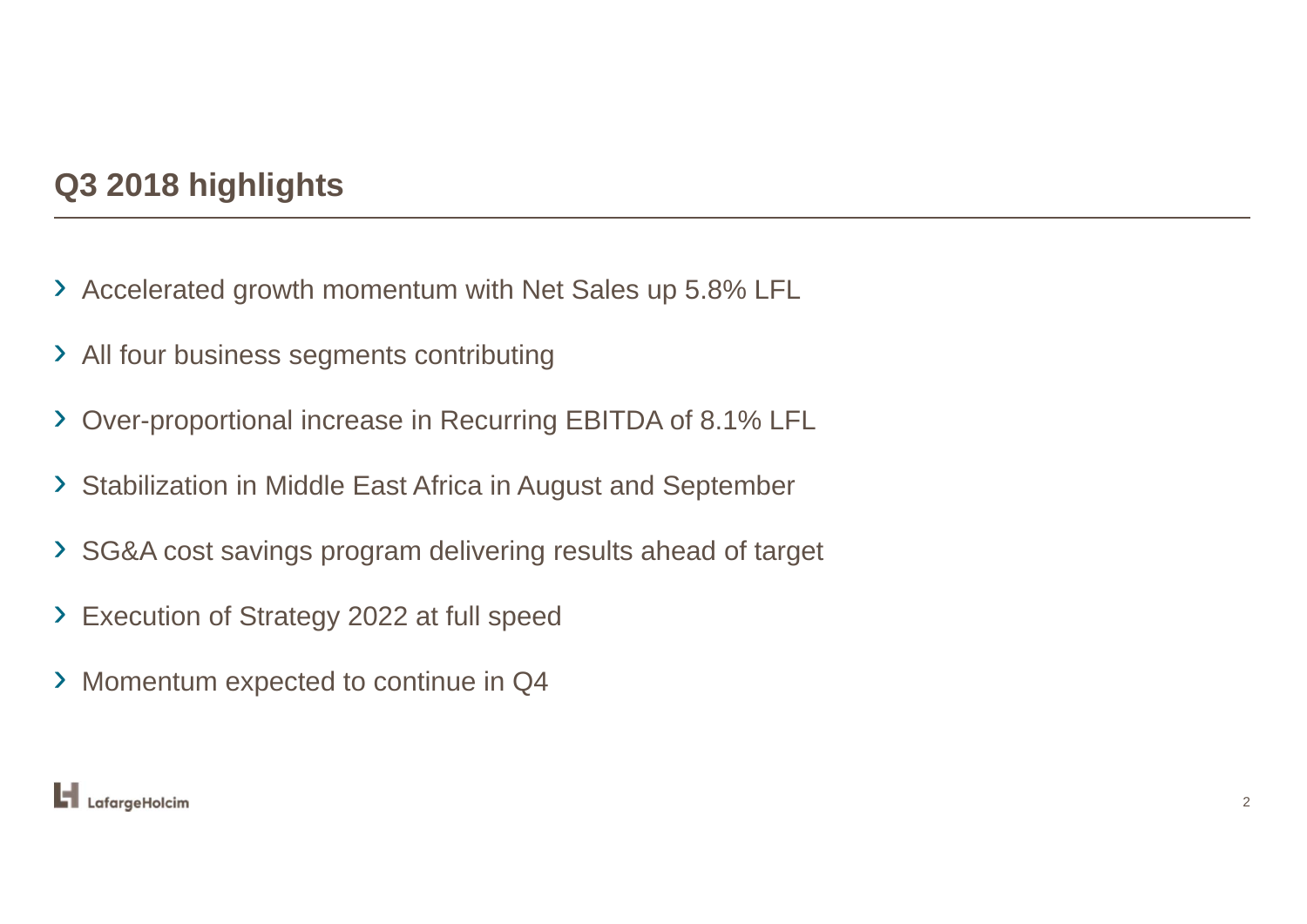# **Strategy 2022 – "Building for Growth" Execution at full speed**



- $\checkmark$  Accelerated growth momentum with +5.8% LFL Net Sales growth in Q3
- $\checkmark$  All 4 business segments growing
- $\checkmark$  3 bolt-on acquisitions in Q3 (Tarrant & Metro Mix in the US, Vritz quarry in France)



- Corporate offices in Singapore and Miami closed; Zurich and Paris offices will close in Q1 2019 SG&A cost savings program delivering results ahead of target
- $\checkmark$  First progress towards closing the performance gap in aggregates and ready-mix concrete



- $\checkmark$  Divestment plan of at least CHF 2 billion on track
- $\checkmark$  Successful refinancing of CHF 1.3 billion debt on financial markets
- Committed to maintain investment grade rating



- $\checkmark$  New operating model and leadership team established
- $\checkmark$  New Performance Management systems rolled out globally
- $\checkmark$  New Business School has successfully started

#### $\blacksquare$  LafargeHolcim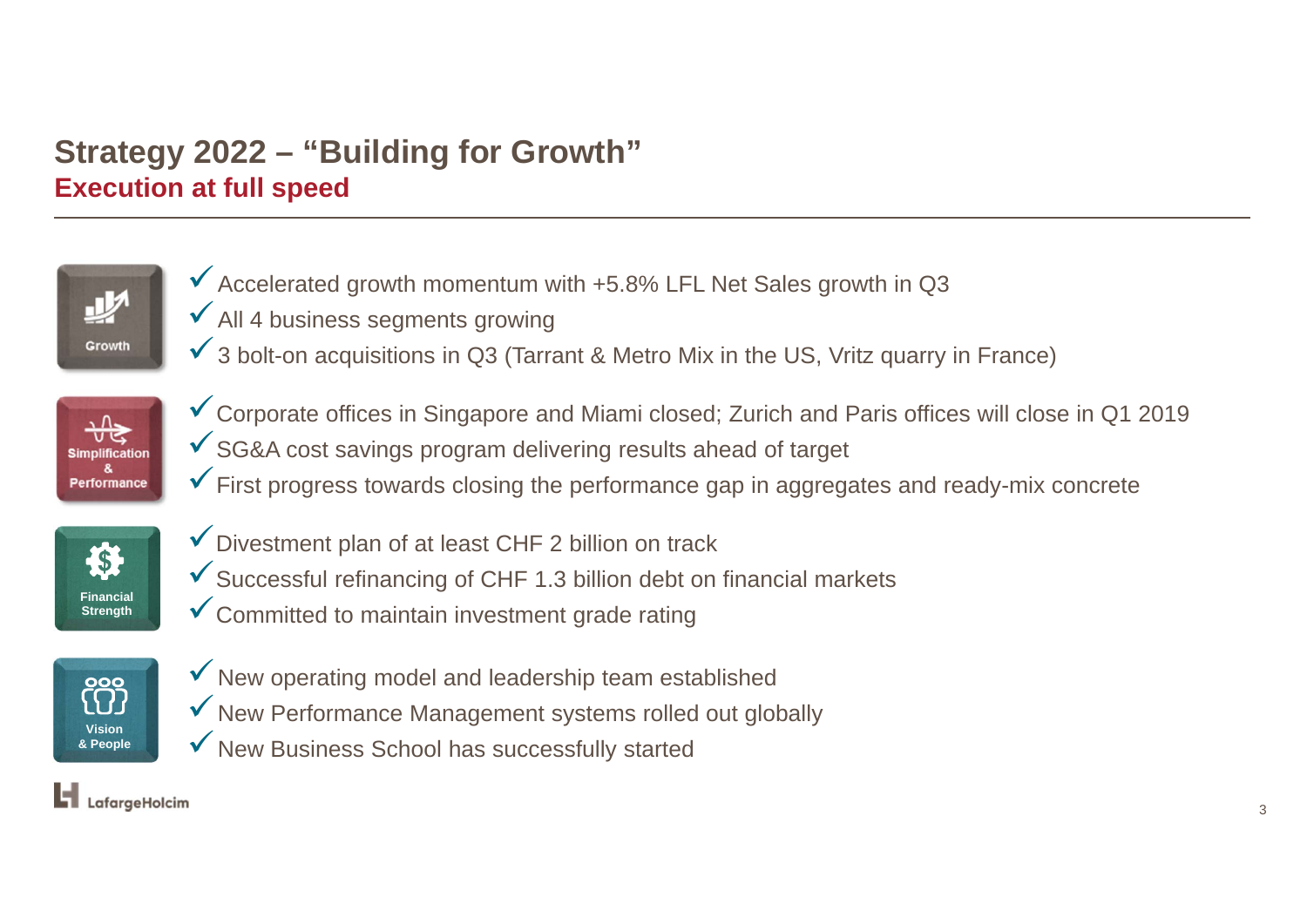### **Performance highlights Strong acceleration in Q3**

| <b>Net Sales</b>       |                        | <b>Recurring</b><br><b>EBITDA 2)</b> |                        |
|------------------------|------------------------|--------------------------------------|------------------------|
| Q3 2018                | 9M 2018                | Q3 2018                              | 9M 2018                |
| $+5.8\%$ <sup>1)</sup> | $+5.1\%$ <sup>1)</sup> | $+8.1\%$ 1)                          | $+2.5\%$ <sup>1)</sup> |
| CHF 7'362 m            | CHF 20'634 m           | CHF 1'867 m                          | CHF 4'351 m            |

1) Like-for-like

2) Variance calculated on 2017 Recurring EBITDA restated for the inclusion of the Group share of net income of Huaxin (CHF 71 million in 9M 2017, CHF 24 million in Q3 2017)

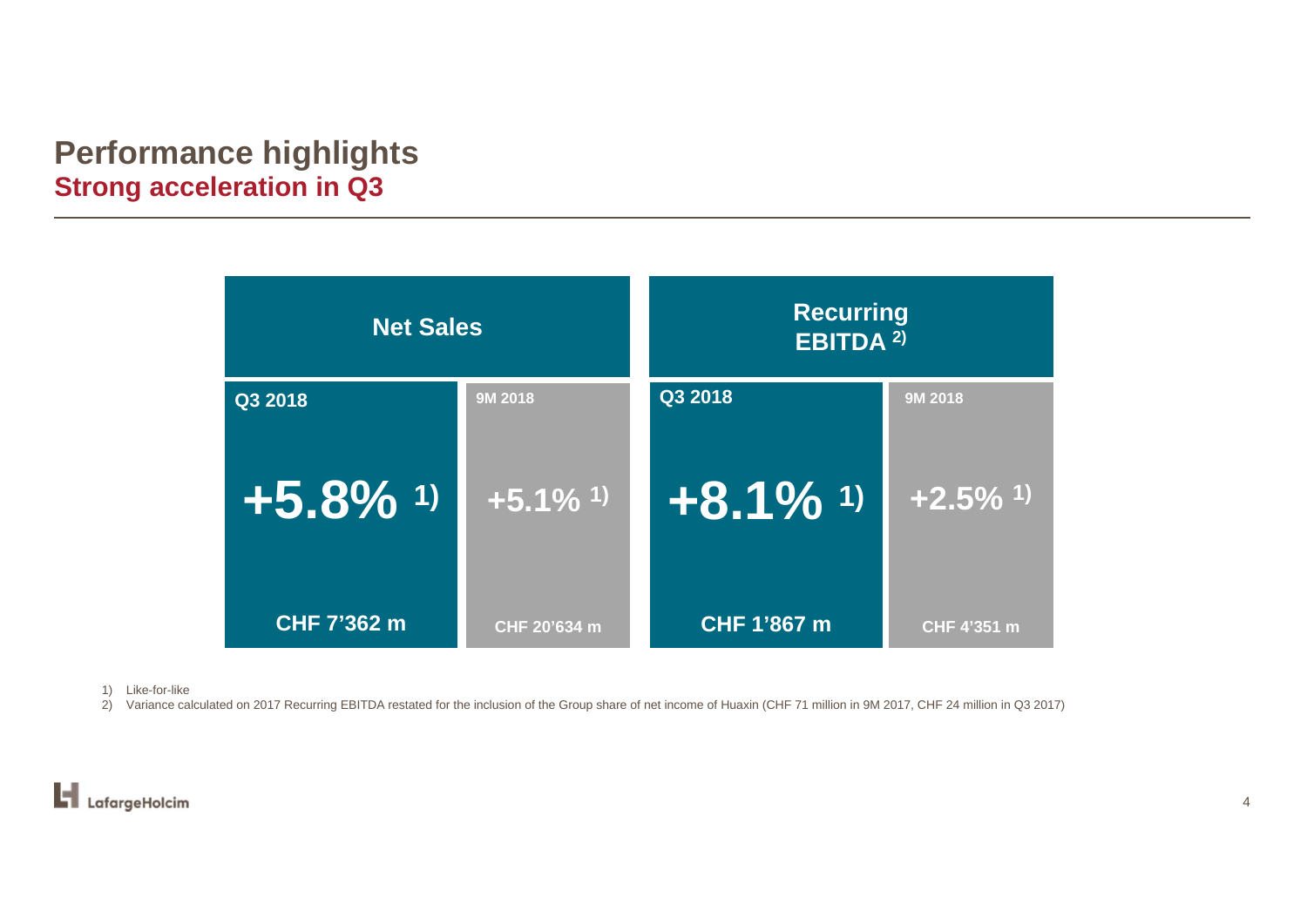#### **Q3 2018 Net Sales bridge Solid growth above 5% LFL**

**+2.6%+5.8% LFL** ÷ **-2.4%** 7'532 +414**-0.8%** 7'362\*\* -1697'175\* 7'118 -57Q3 2017 Scope Q3 2017 LFL LFL Q3 2018 LFL FX Q3 2018

\* Net Sales Q3 2017 restated by CHF 231 million due to the reporting of gross sales from Trading activities, following the application of IFRS 15, effective 1 January 2018. No impact on Recurring EBITDA \*\* Of which CHF 204 million from Trading activities

H LafargeHolcim

**CHF m**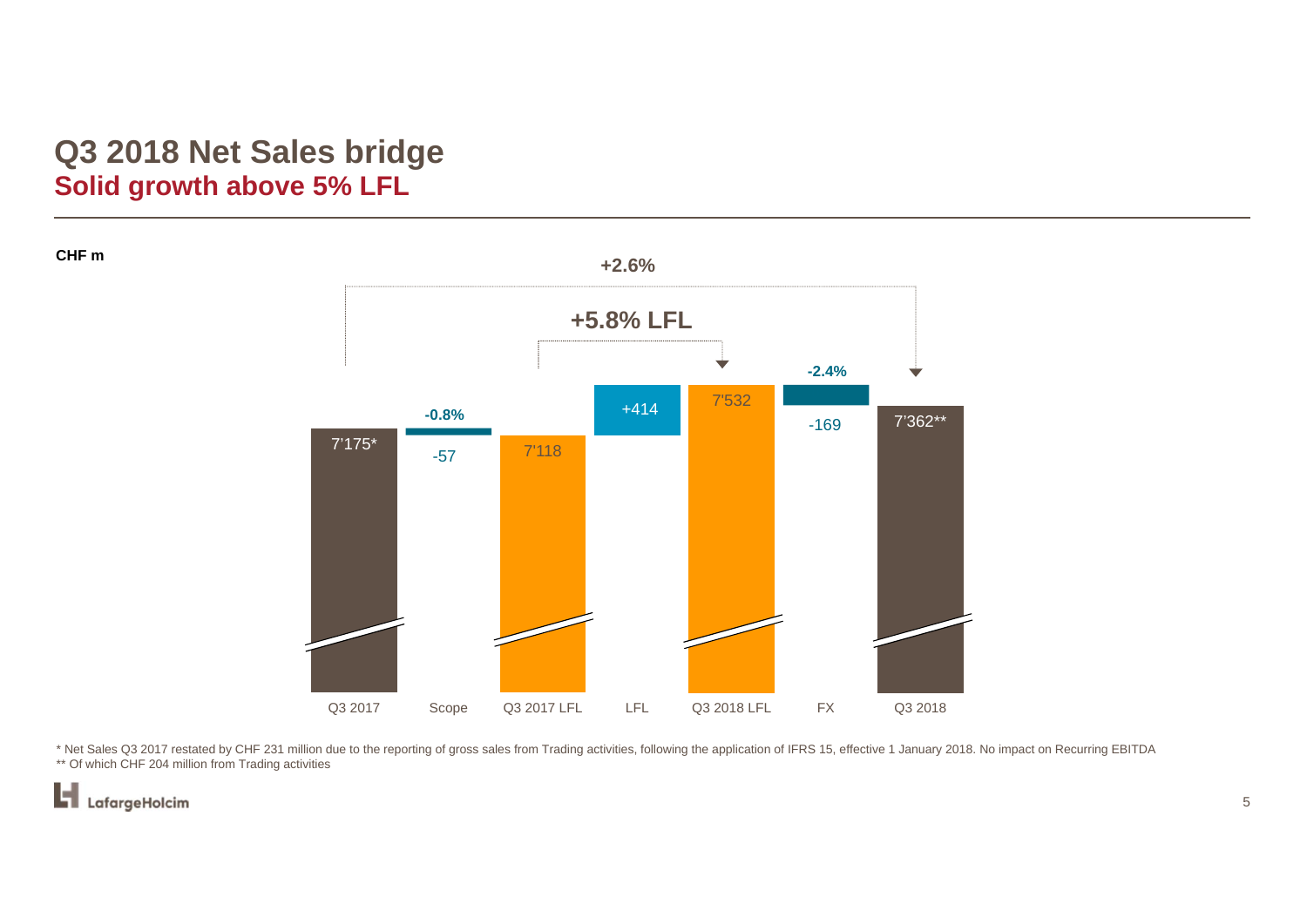#### **Q3 2018 total Net Sales by segment Net Sales growth across all business segments**



Net Sales in CHF m **% LFL growth / decline** 

H LafargeHolcim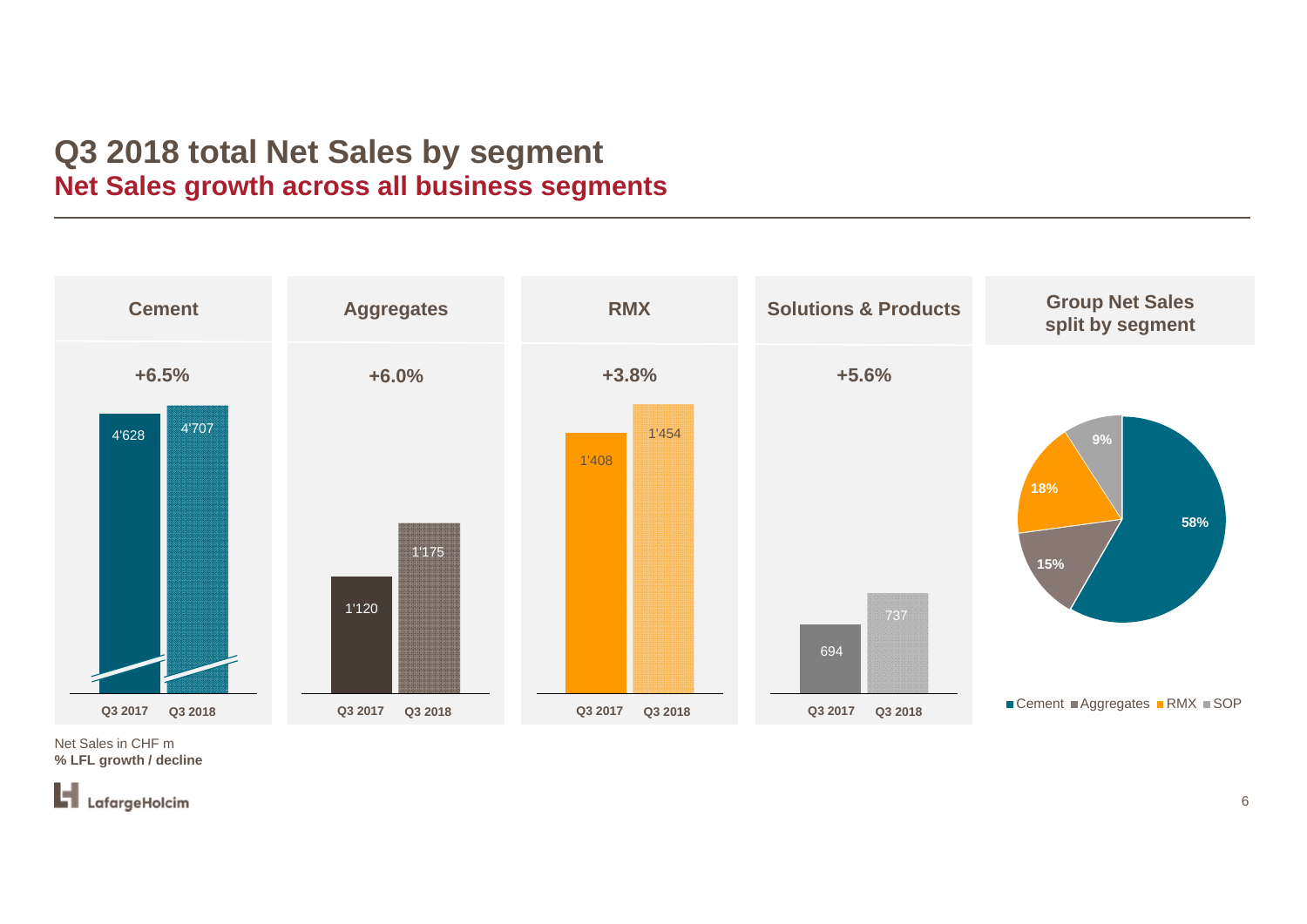#### **Q3 2018 Recurring EBITDA bridge Recurring EBITDA growth further accelerating in Q3**

**CHF m**



\* Recurring EBITDA Q3 2017 restated by CHF 24 million due to the reclassification of the Group share of net income of Huaxin to JVs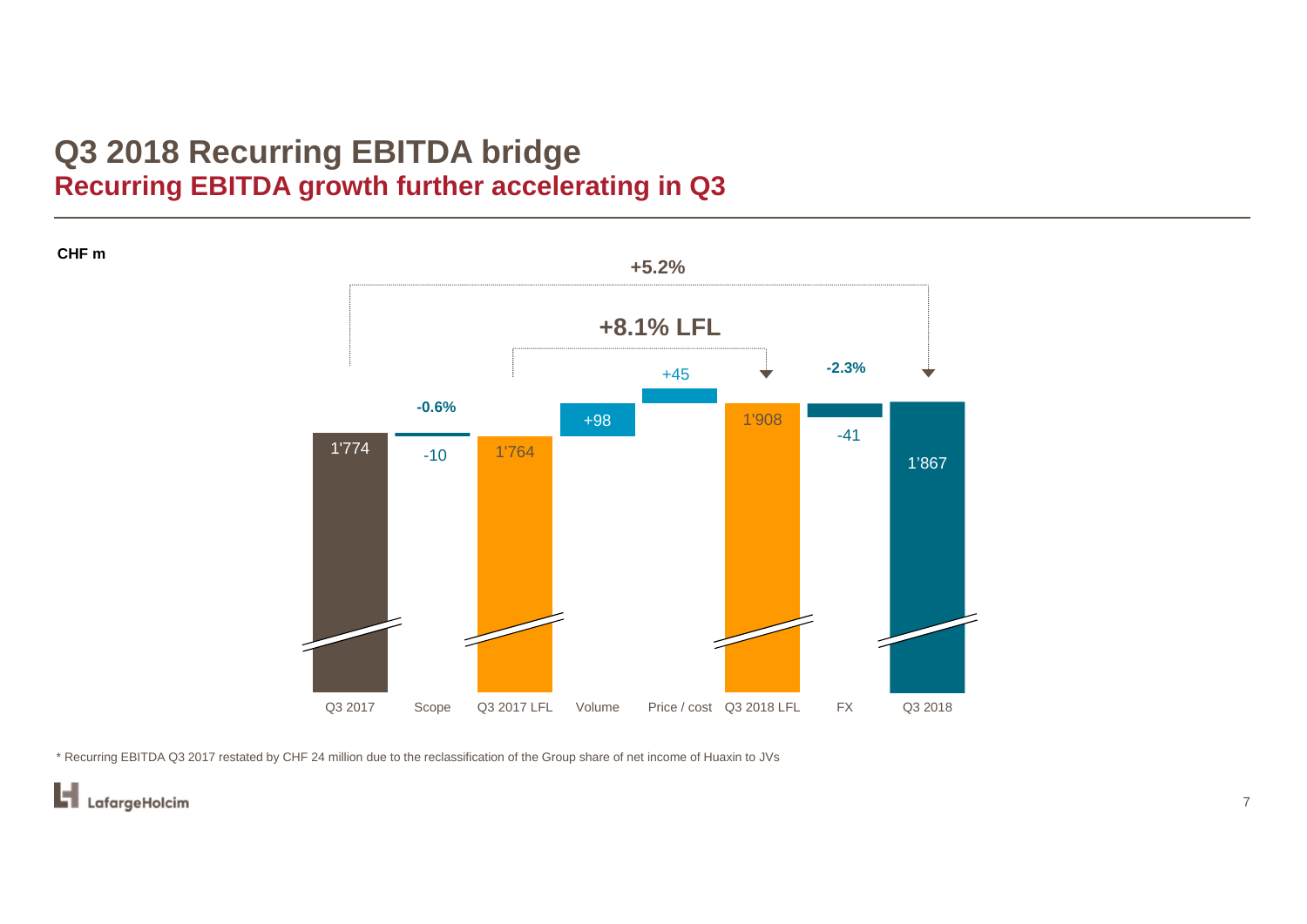#### **9M 2018 Recurring EBITDA bridge Recurring EBITDA growth further accelerating in Q3**

4'3564'3264'433-30 +239 -131 -82 4'351 9M 2017 Scope 9M 2017 LFL Volume Price / cost 9M 2018 LFL FX 9M 2018 **+2.5% LFL -0.1%-0.7% -1.9%**

\* Recurring EBITDA 9M 2017 restated by CHF 71 million due to the reclassification of the Group share of net income of Huaxin to JVs

**CHF m**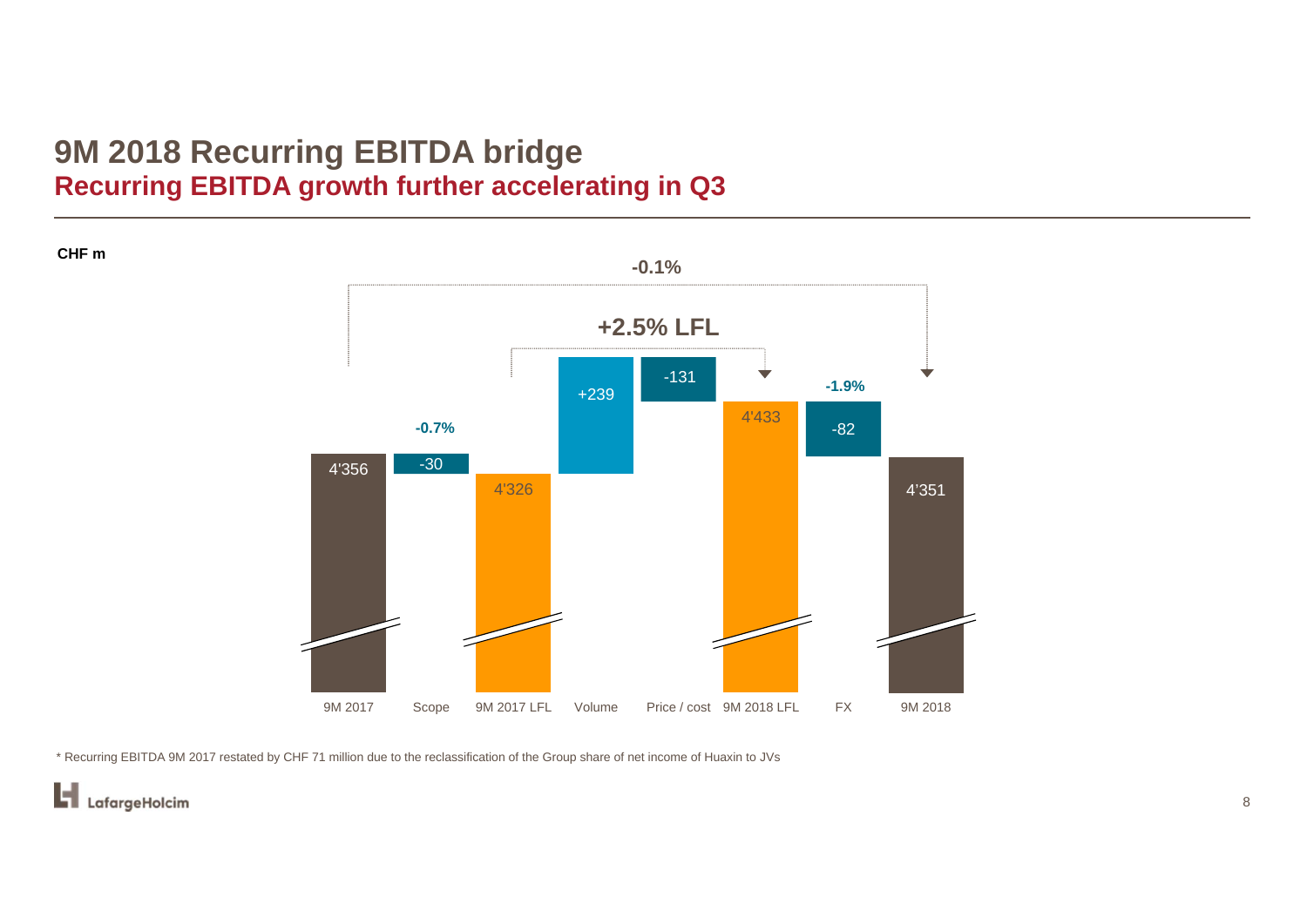#### **Q3 2018 regional performance Growth in Net Sales and Recurring EBITDA in most regions**

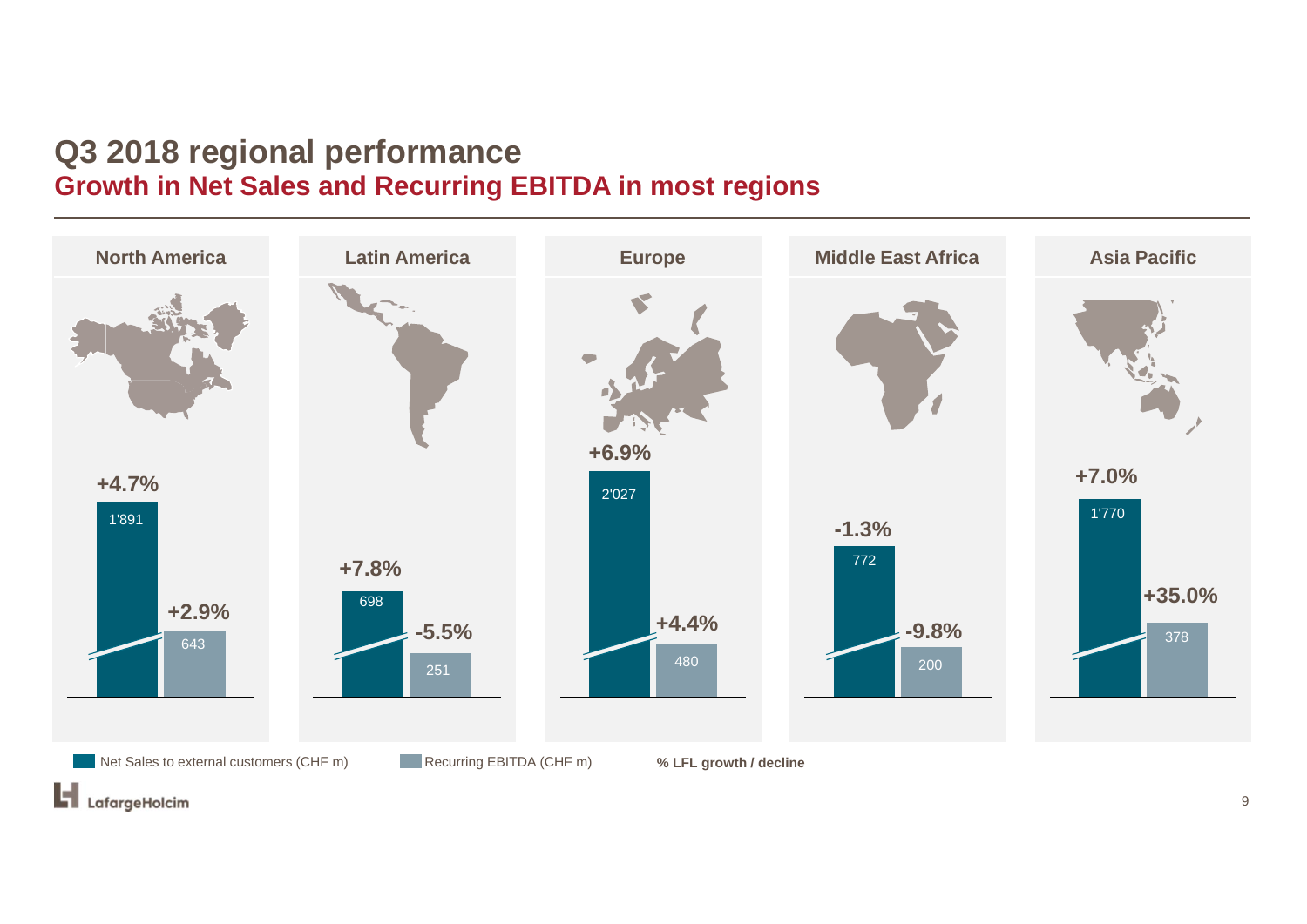#### **North AmericaRobust contribution of the region**

| CHF m                   | Q3 2018 | <b>9M 2018</b> |
|-------------------------|---------|----------------|
| Net Sales <sup>1)</sup> | 1'891   | 4'366          |
| LFL growth              | $+4.7%$ | $+3.3%$        |
| Reported growth         | $+5.6%$ | $+4.1%$        |
| <b>Recurring EBITDA</b> | 643     | 1'113          |
| LFL growth              | $+2.9%$ | $+2.5%$        |

› Solid underlying market trends in the US and Canada West

- › Strong growth in aggregates volumes; profitability impacted by bad weather in September and on-going cost inflation in the US
- › LFL recurring EBITDA growth further hampered by challenging market dynamics in Canada East



*Aggregate Industries – United States*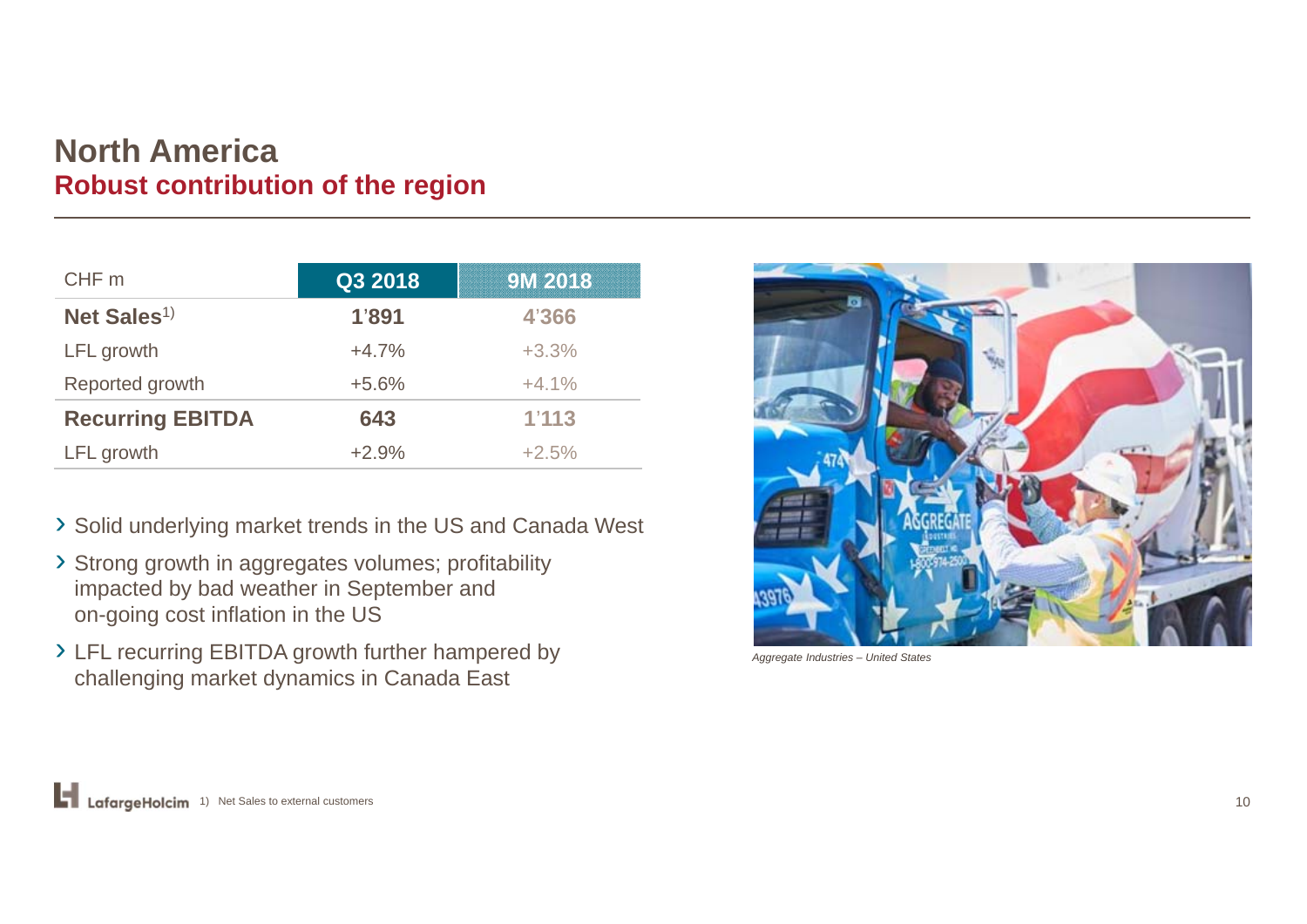#### **Latin America Performance impacted by weakening volumes and cost inflation**

| CHF m                   | Q3 2018 | 9M 2018  |
|-------------------------|---------|----------|
| Net Sales <sup>1)</sup> | 698     | 2'126    |
| LFL growth              | $+7.8%$ | $+11.1%$ |
| Reported growth         | $-6.5%$ | $-3.6%$  |
| <b>Recurring EBITDA</b> | 251     | 739      |
| LFL growth              | $-5.5%$ | $+1.2%$  |

- › Softening cement demand post elections in Mexico
- › Weaker cement volumes in Ecuador and selected countries in Central America (Nicaragua, Costa Rica)
- › Positive contribution from Argentina, margin under pressure in a context of high currency devaluation
- › Cost inflation across the region



*RMX operation - Mexico*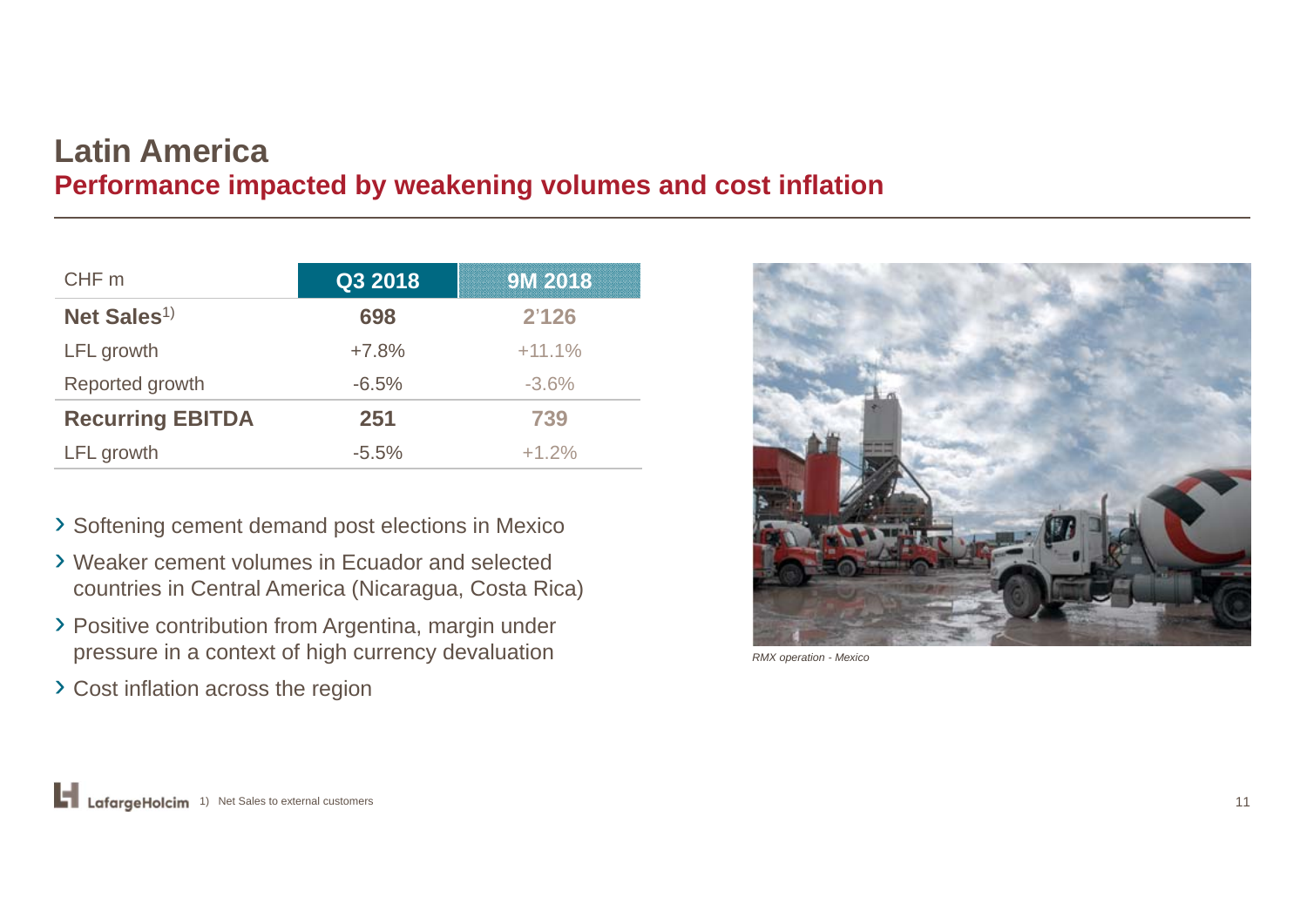#### **Europe Further growth in Q3**

| CHF m                   | Q3 2018 | <b>9M 2018</b> |
|-------------------------|---------|----------------|
| Net Sales <sup>1)</sup> | 2'027   | 5'692          |
| LFL growth              | $+6.9%$ | $+4.6%$        |
| Reported growth         | $+7.7%$ | $+9.3%$        |
| <b>Recurring EBITDA</b> | 480     | 1'079          |
| LFL growth              | $+4.4%$ | $+2.7%$        |

- › Positive underlying market trends across the region
- › Momentum continues in Eastern Europe with further growth in e.g. Romania, Poland, Hungary and Serbia
- › Favorable pricing environment
- › Profitability in France impacted by higher logistics and energy costs



*LafargeHolcim's Lyon R&D Center- France*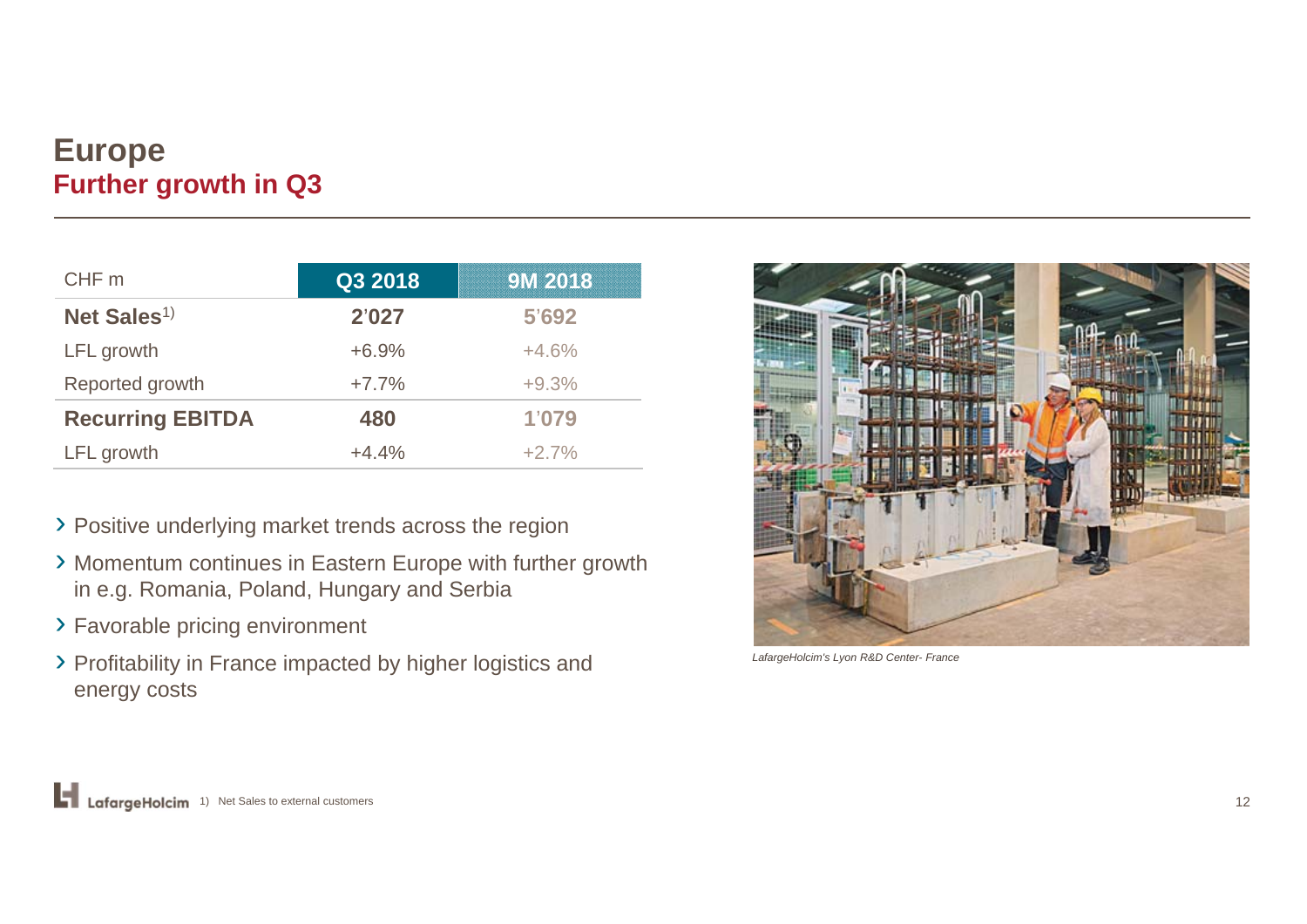#### **Middle East Africa Signs of stabilization in some markets in the region**

| CHF m                                 | Q3 2018 | 9M 2018  |
|---------------------------------------|---------|----------|
| Net Sales <sup>1)</sup>               | 772     | 2'306    |
| LFL growth                            | $-1.3%$ | $-5.5%$  |
| Reported growth                       | $-3.8%$ | $-9.2%$  |
| <b>Recurring EBITDA</b> <sup>2)</sup> | 200     | 566      |
| LFL growth                            | $-9.8%$ | $-26.9%$ |

- › Turnaround initiatives delivering first results
- › Signs of stabilization in Algeria
- › Strong contribution from Nigeria, supported by higher market demand and commercial initiatives
- › Changes in supply & demand balance and energy cost inflation impacting performance in Egypt



*Ewekoro cement plant - Nigeria*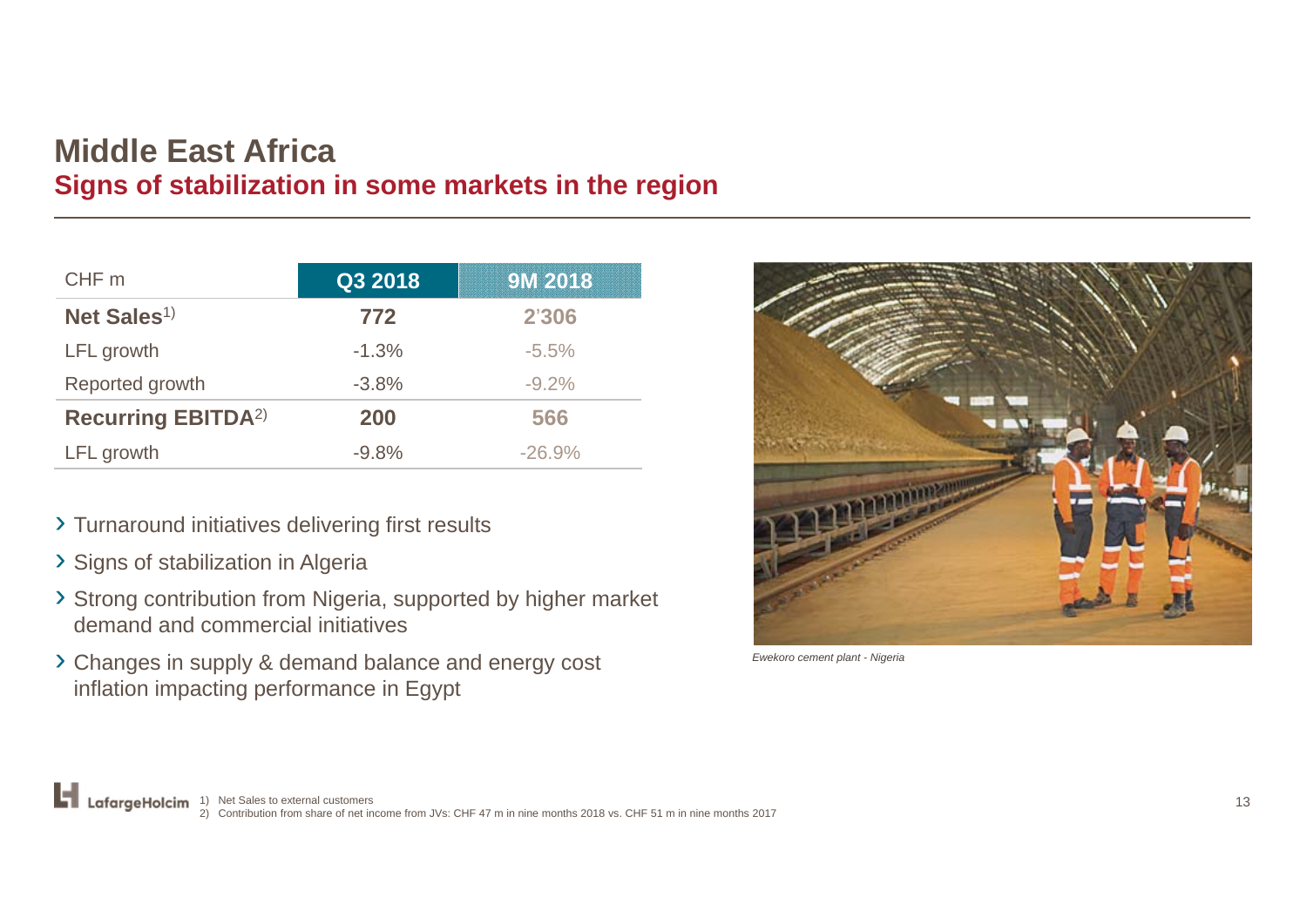#### **Asia Pacific Another strong quarter for the region**

| CHF m                                 | Q3 2018  | 9M 2018  |
|---------------------------------------|----------|----------|
| Net Sales <sup>1)</sup>               | 1'770    | 5'576    |
| LFL growth                            | $+7.0%$  | $+8.6%$  |
| Reported growth                       | $-0.9%$  | $+2.1%$  |
| <b>Recurring EBITDA</b> <sup>2)</sup> | 378      | 1'151    |
| LFL growth                            | $+35.0%$ | $+22.6%$ |

- › Continuous momentum in China supported by prices and industrial performance
- › Strong Net Sales growth in India driven by volumes
- › Improvements in Indonesia and the Philippines on the back of stronger cement demand
- › Still challenging conditions in Malaysia



*Wadi cement plant - India*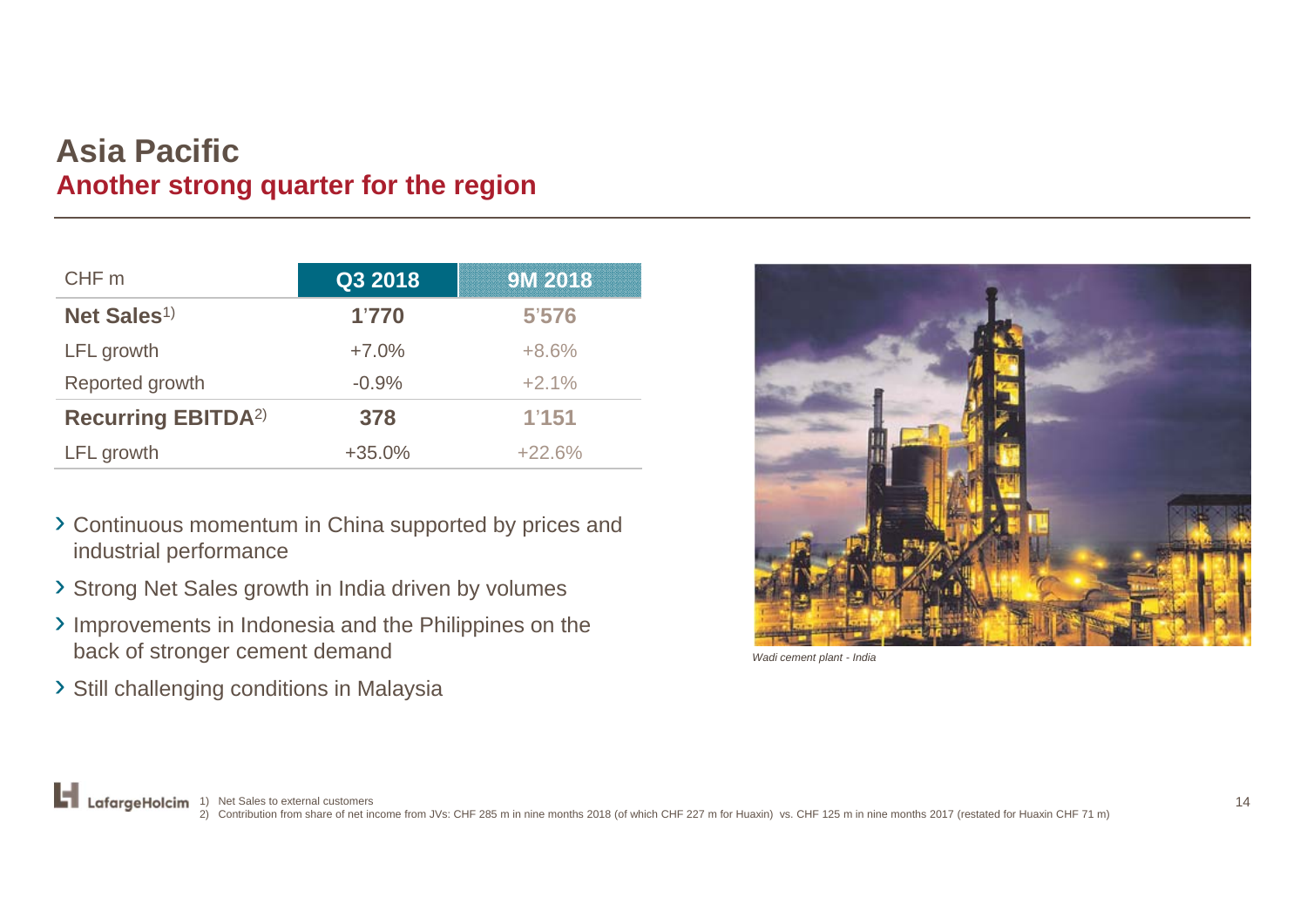### **2018 guidance and outlook**

- › Positive momentum expected to continue in Q4 with following underlying market trends
	- › Continued growth in North America
	- › Softer cement demand in Latin America
	- › Strong markets in Europe
	- › Challenging but stabilizing conditions in Middle East Africa
	- › Continued demand growth in Asia

› 2018 full year targets

- › Net Sales growth adjusted upwards to 4 to 6% LFL
- › Recurring EBITDA growth adjusted to 3 to 5% LFL



*Tamina bridge - Switzerland*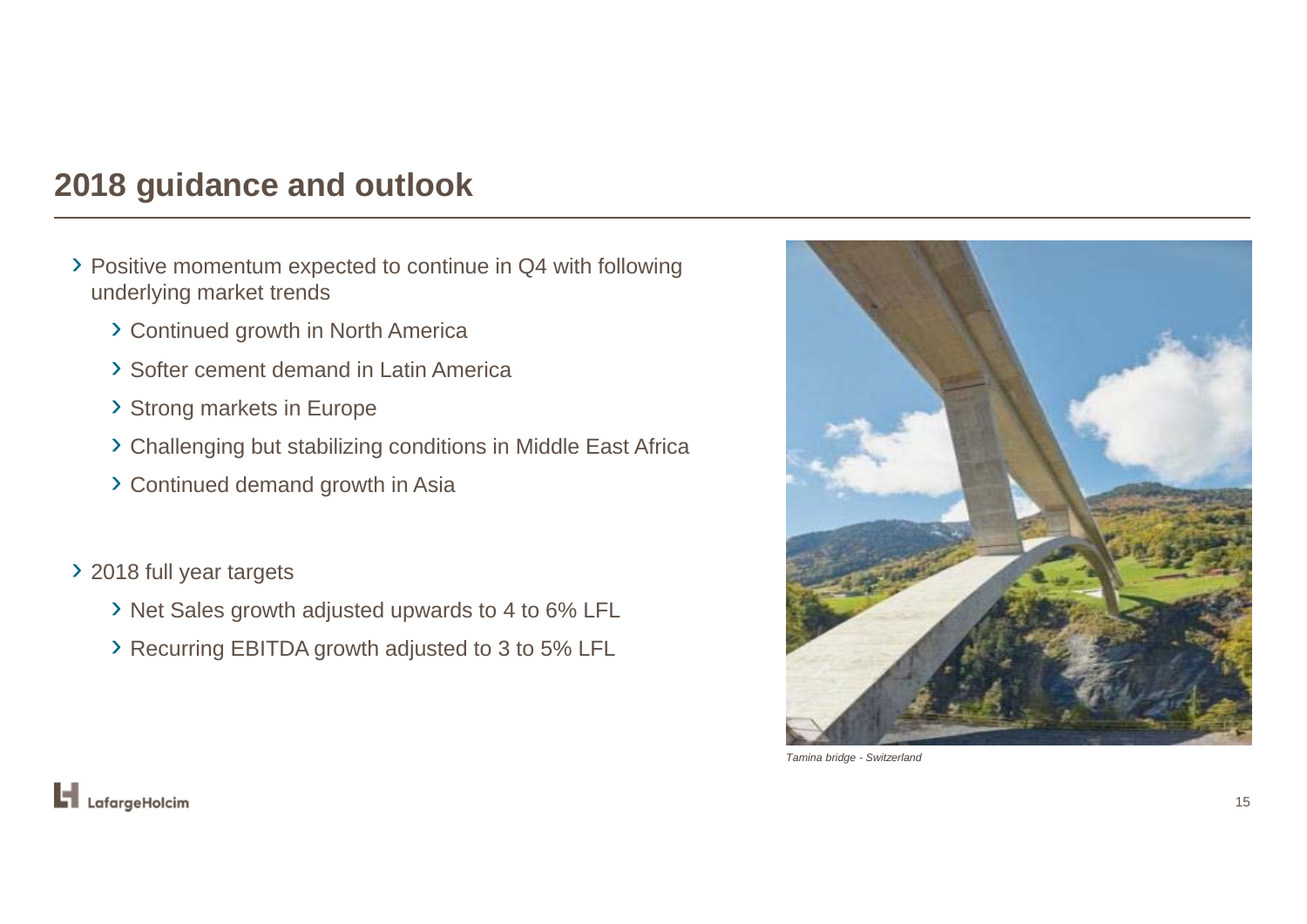# **Upcoming Events**

› **November 28, 2018:** Capital Markets Day > March 7, 2019: Full-year 2018 earnings release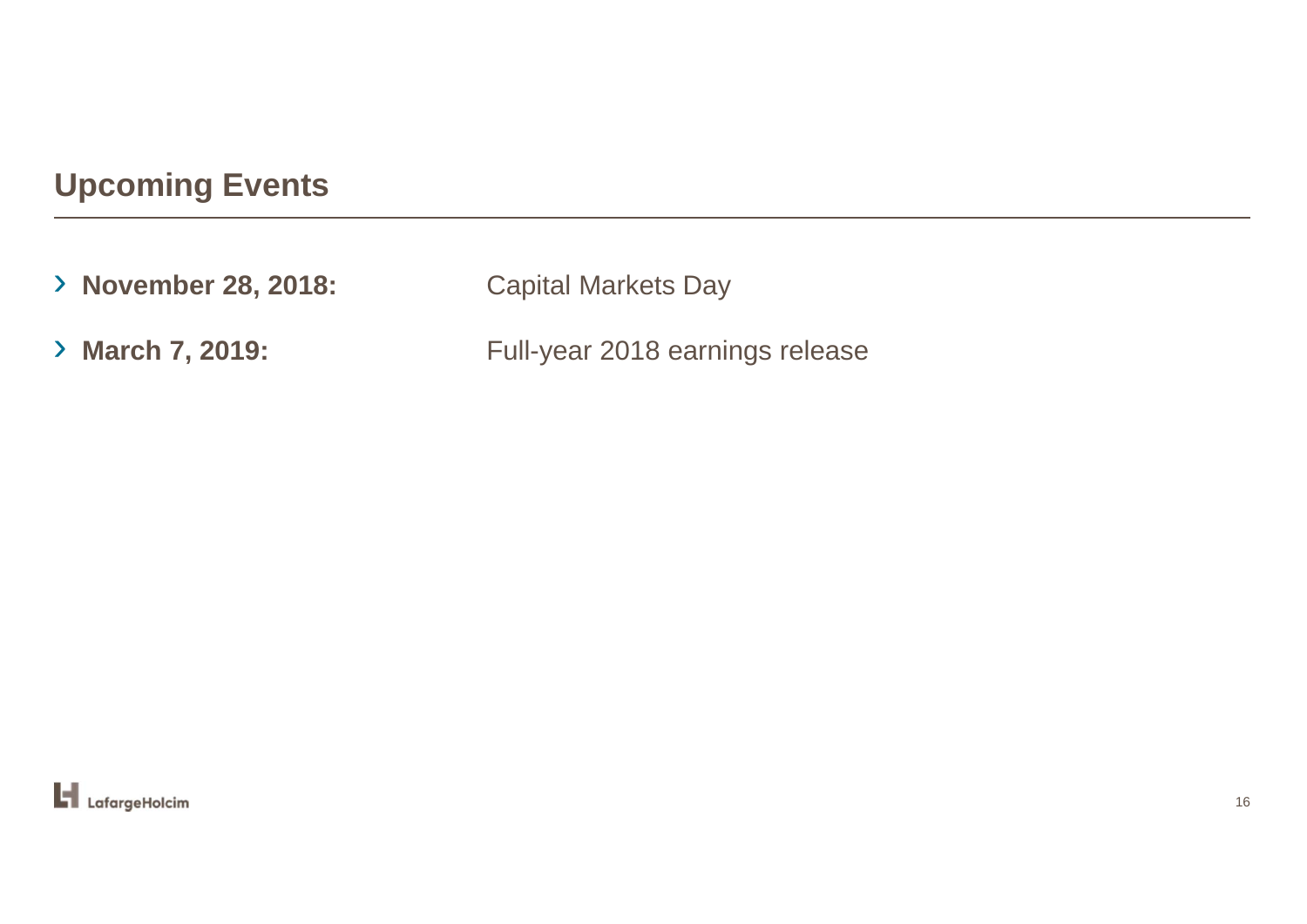### **Disclaimer**

These materials are being provided to you on <sup>a</sup> confidential basis, may not be distributed to the press or to any other persons, may not be redistributed or passed on, directly or indirectly, to any person, or published or reproduced, in whole or in part, by any medium or for any purpose.

This document does not constitute or form part of any offer or invitation to sell or issue, or any solicitation of any offer to purchase or subscribe for, any securities of LafargeHolcim or any subsidiary or affiliate of LafargeHolcim nor should it or any part of it form the basis of, or be relied on in connection with, any purchase, sale or subscription for any securities of LafargeHolcim or any subsidiary or affiliate of LafargeHolcim or be relied on in connection with any contract or commitment whatsoever.

The information contained herein has been obtained from sources believed by LafargeHolcim to be reliable. Whilst all reasonable care has been taken to ensure that the facts stated herein are accurate and that the opinions and expectations contained herein are fair and reasonable, it has not been independently verified and no representation or warranty, expressed or implied, is made by LafargeHolcim or any subsidiary or affiliate of LafargeHolcim with respect to the fairness, completeness, correctness, reasonableness or accuracy of any information and opinions contained herein. In particular, certain of the financial information contained herein has been derived from sources such as accounts maintained by management of LafargeHolcim in the ordinary course of business, which have not been independently verified or audited and may differ from the results of operations presented in the historical audited financial statements of LafargeHolcim and its subsidiaries. Neither LafargeHolcim nor any of its respective affiliates, advisers or representatives shall have any liability whatsoever (in negligence or otherwise) for any loss or damage howsoever arising from any use of this presentation or its contents, or any action taken by you or any of your officers, employees, agents or associates on the basis of the this presentation or its contents or otherwise arising in connection therewith.

The information contained in this presentation has not been subject to any independent audit or review and may contain forward-looking statements, estimates and projections. Statements herein, other than statements of historical fact, regarding future events or prospects, are forward-looking statements, including forward-looking statements regarding the group's business and earnings performance, which are based on management's current plans, estimates, forecasts and expectations. These statements are subject to <sup>a</sup> number of assumptions and entail known and unknown risks and uncertainties, as there are <sup>a</sup> variety of factors that may cause actual results and developments to differ materially from any future results and developments expressed or implied by such forward-looking statements. Forward-looking statements contained in this presentation regarding past trends or activities should not be taken as <sup>a</sup> representation that such trends or activities will continue in the future. Although LafargeHolcim believes that the estimates and projections reflected in the forward-looking statements are reasonable, they may prove materially incorrect, and actual results may materially differ. As <sup>a</sup> result, you should not rely on these forward-looking statements. LafargeHolcim undertakes no obligation to update or revise any forward-looking statements in the future or to adjust them in line with future events or developments, except to the extent required by law.